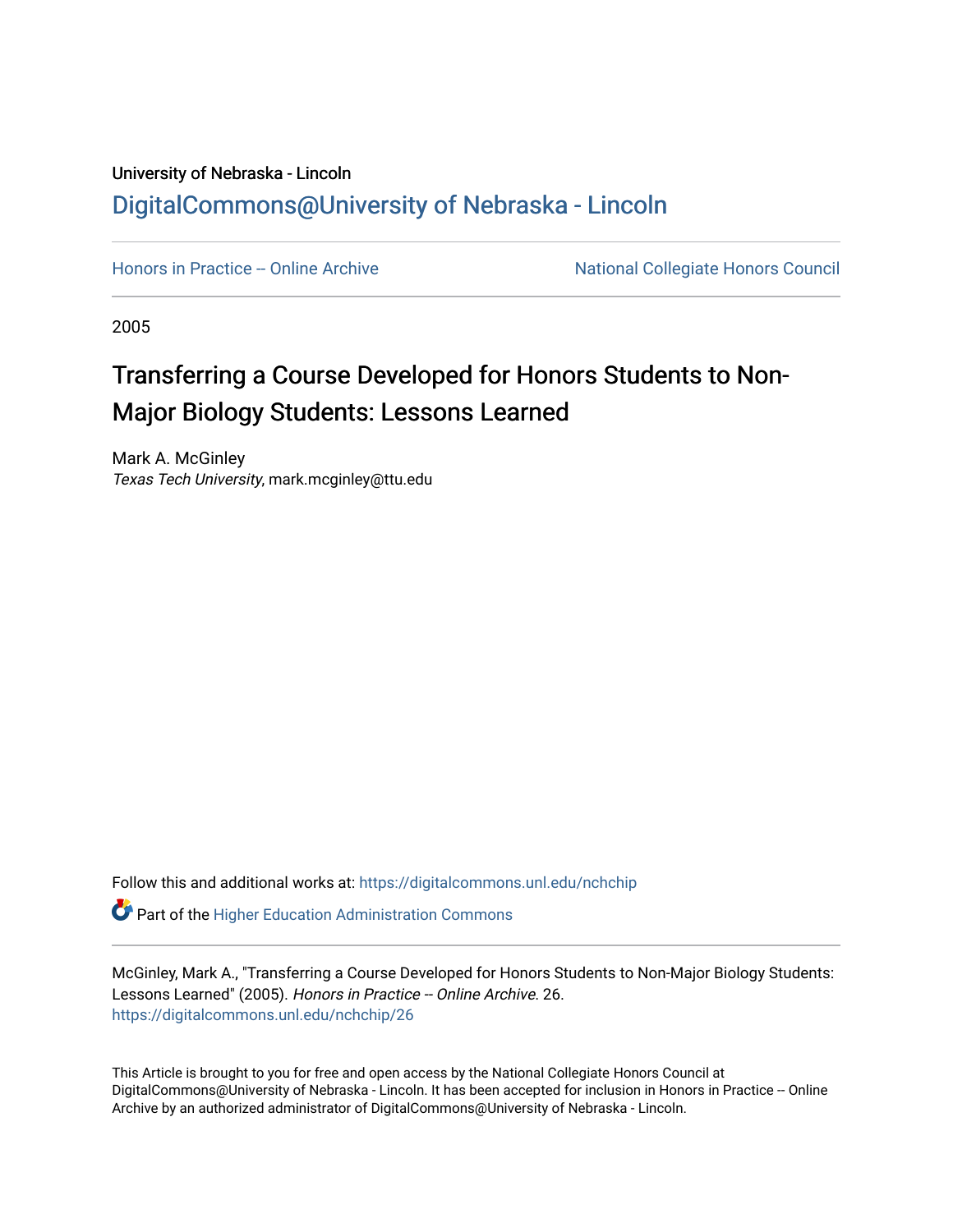# **Transferring a Course Developed for Honors Students to Non-Major Biology Students: Lessons Learned**

#### **MARK A. MCGINLEY**

**TEXAS TECH UNIVERSITY**

*The honors program, in distinguishing itself from the rest of the institution, serves as a kind of laboratory within which faculty can try things they have always wanted to try but for which they could find no suitable outlet. When such efforts are demonstrated to be successful, they may well become institutionalized, thereby raising the general level of education within the college or university for all students. In this connection, the honors curriculum should serve as a prototype for educational practices that can work campus-wide in the future.*

*—Basic Characteristics of a Fully-Developed Honors Program*

### **ABSTRACT**

Honors colleges offer the opportunity for faculty to teach small classes to motivated, academically gifted students. One possible benefit offered by teaching honors courses is the opportunity to experiment with new teaching approaches. Thus, one goal of honors colleges is to act as a "lab" for developing novel educational approaches that can be applied across the university. Here I report on the lessons learned from my experience transferring a course developed for honors students to the general student population.

## **A LITTLE BACKGROUND**

Teaching science to non-science majors involves a special set of problems. For example, many students are not interested in science (the most depressing definition of science I have ever received from a non-major biology student was that "science is the study of things that are boring to me") or are fearful of science. It is important to motivate non-science majors if we expect them to learn about science. We want to motivate them positively by interesting them in the subject, challenging them at the appropriate level, and showing them how learning about science can be useful to their everyday lives. Similarly, we want to avoid negatively motivating students, i.e., we want to avoid boring, frustrating, or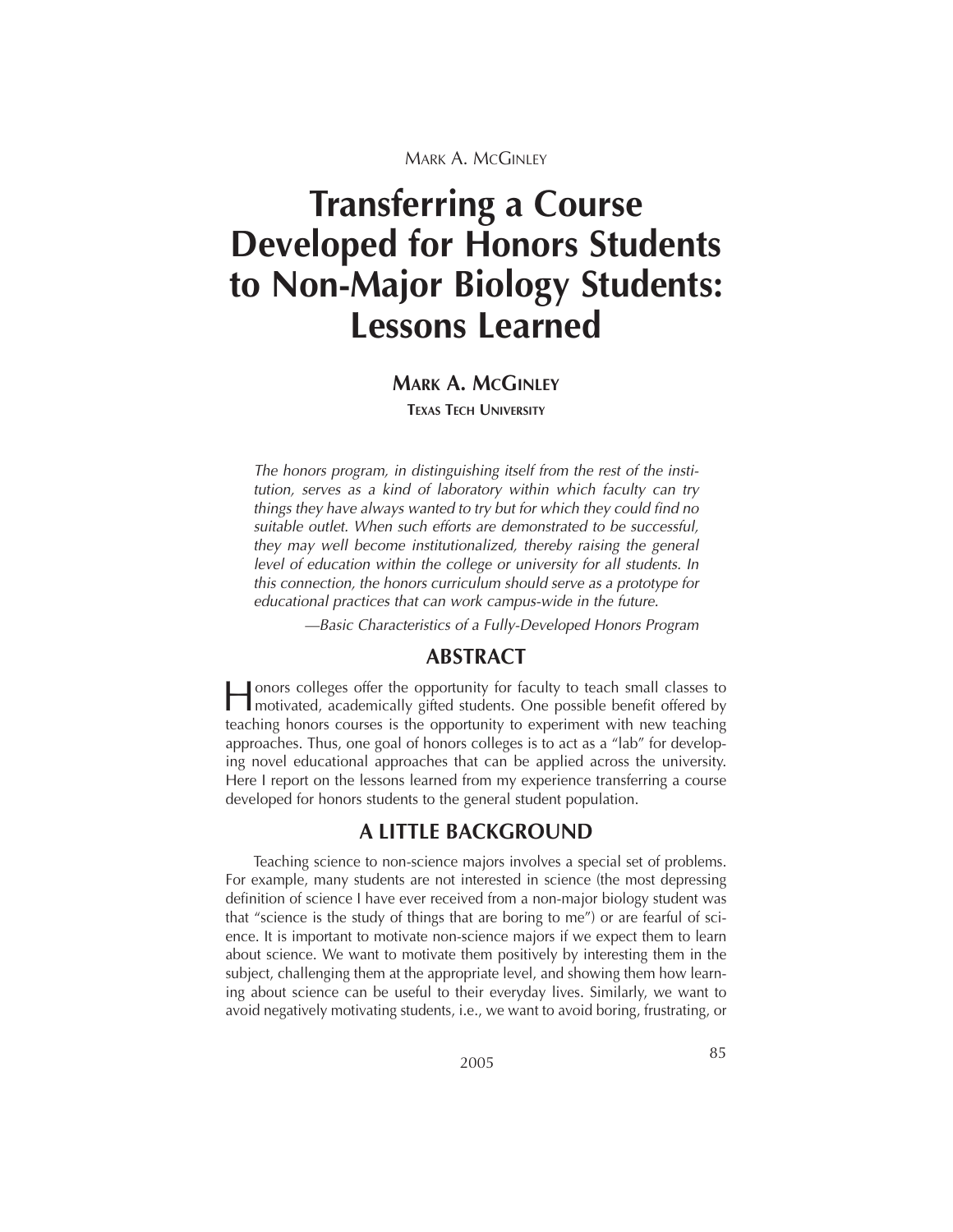hopelessly confusing these students. Thus, I try to cover material that is both interesting and relevant to them. Luckily for me I teach biology, so it is easy to include "sexy", interesting, and relevant topics.

In my opinion, the lab component is a major weakness of many science courses for non-majors. A significant problem with many introductory science labs is the use of "canned labs," where the students simply follow a recipe that will lead them to the desired result. Any scientist would tell you that this is not how we really do science. So what are these types of labs really teaching the students?

There are three main uses for a lab course that is associated with a lecture course for non-science majors. First, the lab can reinforce information covered in lecture. Second, the lab can provide students with hands-on experiences that are not possible in the lecture. Third, the lab can introduce students to the process of science through investigative activities. Although these are each valid uses of a lab course, I have chosen instead to develop a lab that focuses on exposing the students to the process of science. First, I believe that an understanding of the process of science will be more useful to students in their future life than being able to name all of the parts of a flower, to illustrate the process of meiosis using play dough, or to know whether food first passes through the large or small intestine. Second, I hope that exposing students to the excitement of discovery will increase their appreciation of and interest in science.

In the "Process of Science" lab, I cover: (1) what is science? (2) the scientific method, (3) sampling and experimental design, and (4) hypothesis testing and statistical analysis (including t-test, linear regression, and chi-square test). The ultimate goal of the course is to prepare students to design, conduct, analyze, and report on their own independent research projects. Because these are non-science majors, typically they lack the background necessary to ask sophisticated questions about biology. Thus, it is unrealistic to expect that these students will be able to ask good questions independently about botany, zoology, or ecology. However, because college students have been alive on this planet for at least eighteen years, they have had significant experience interacting with human beings and observing human behavior. Because my original research training is in behavioral ecology, I recognize animal behavior as a valid and extremely interesting field of study. Additionally, I believe that humans exhibit some of the most interesting behaviors. Thus, in my opinion human behavior is an ideal subject for study by non-science students. First, all students should be interested in some aspect of human behavior. Second, all students should have experience thinking about and observing human behavior. Thus, all students should be able to think about human behavior in a "sophisticated manner." In my lab course, I have encouraged students to conduct their research projects on any aspect of human behavior that they find interesting.

I conceived of this lab while teaching "Honors Integrated Science," a twosemester sequence for non-science majors in the Honors College at Texas Tech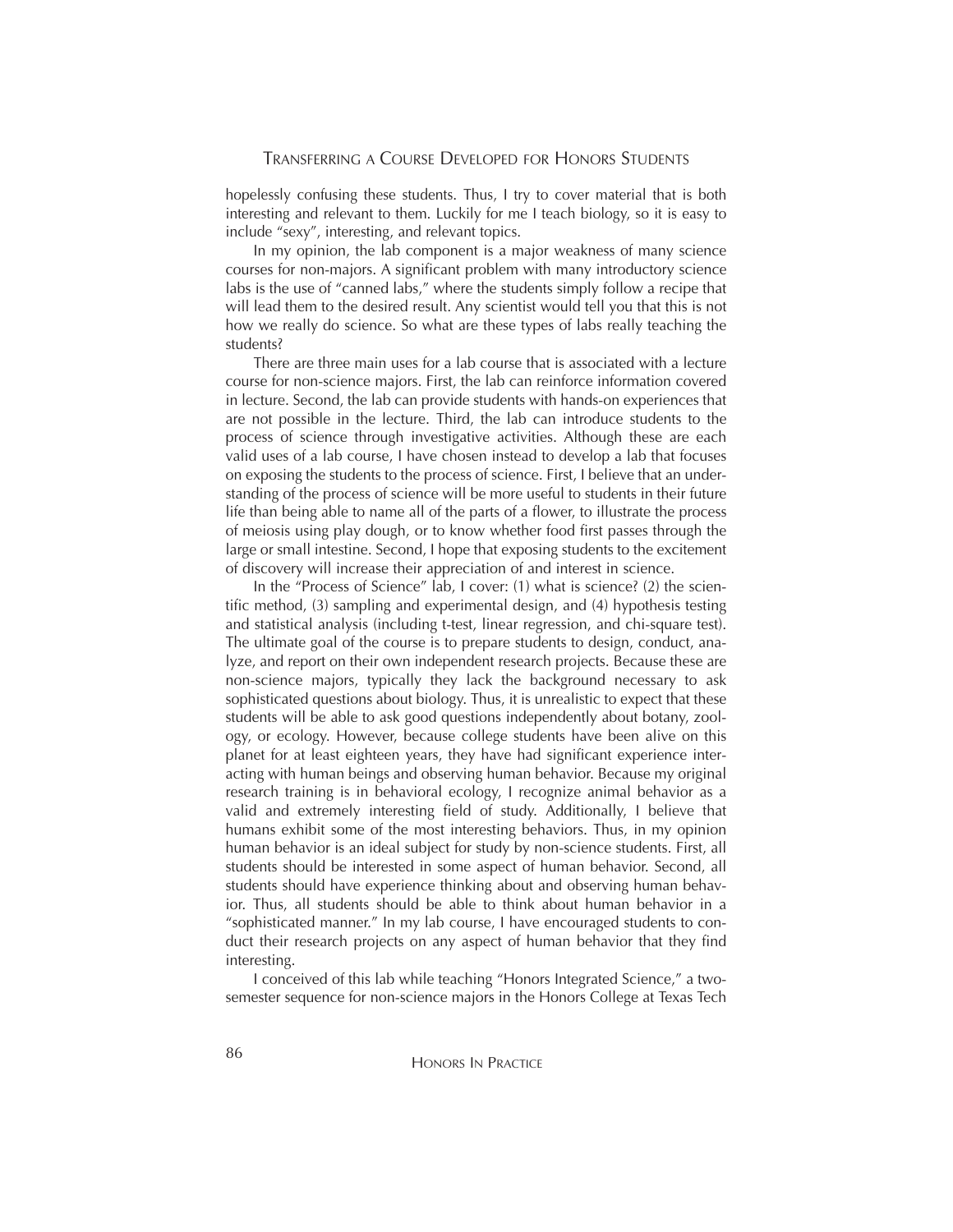University that is team-taught by a biologist, a chemist, a physicist, and an earth scientist. When I initially tried this lab in the honors class, I was pleased with the results, and so I have continued to use this approach in the honors class for a number of years. In general, student responses have been positive, and I think that the honors students have enjoyed and benefited from the class.

My experience teaching this course to honors students suggested that this was an effective alternative to more traditional approaches to teaching labs. Thus, I volunteered to develop and coordinate labs for the non-majors science classes in my home department (the Department of Biological Sciences). In the fall semester 2001, I offered the "Process of Science" Lab for first time to all non-major students in our department (> 800 students with over 30 sections). To my complete surprise and dismay, I soon learned that approaches and activities that appeared to be successful when working with honors students were much less successful when applied to the non-majors biology course. The students quickly became frustrated and hostile! I was at a loss to understand how activities that honors students found to be fun and valuable had suddenly become "totally stupid" and "a complete waste of time" according to nonmajor biology students (I wish that they would tell me what they really thought!). The students were in a near mutiny by mid-semester, and only a superhuman effort by the teaching assistants allowed us to survive the semester. The result was not a positive experience for students, the teaching assistants, or me.

#### **WHAT WENT WRONG?**

Clearly, I made mistakes when designing and implementing the lab for non-major biology students. But how could an approach that had proven effective with honors students be so unsuccessful with non-major biology students? The answer may depend on differences between honors students and nonmajors biology students. My hypothesis to explain my failure is that efforts I used to motivate the students backfired, i.e., approaches that positively motivated honors students negatively motivated non-major biology students.

The "ideal" honors student (a) is bright, inquisitive, and enjoys learning, (b) is academically focused, and (c) has a strong academic background. At the other extreme, the "nightmare" non-major biology student (a) is not motivated to learn, (b) may consider a fraternity/sorority, going to the gym, working, or partying to be more important than school, and (c) is taking a science lab only because it's required. Moreover, non-major biology students may have poor math and science backgrounds from high school (in Texas we call this the "coach effect").

When I initially conceived my approach to teaching science labs, I focused my efforts on attempting to interest and excite students. In my mind the best strategy was to distance my approach from the traditional labs that my previous research had shown were unpopular with students. Thus, I intentionally introduced the course with an unusual activity. For example, we have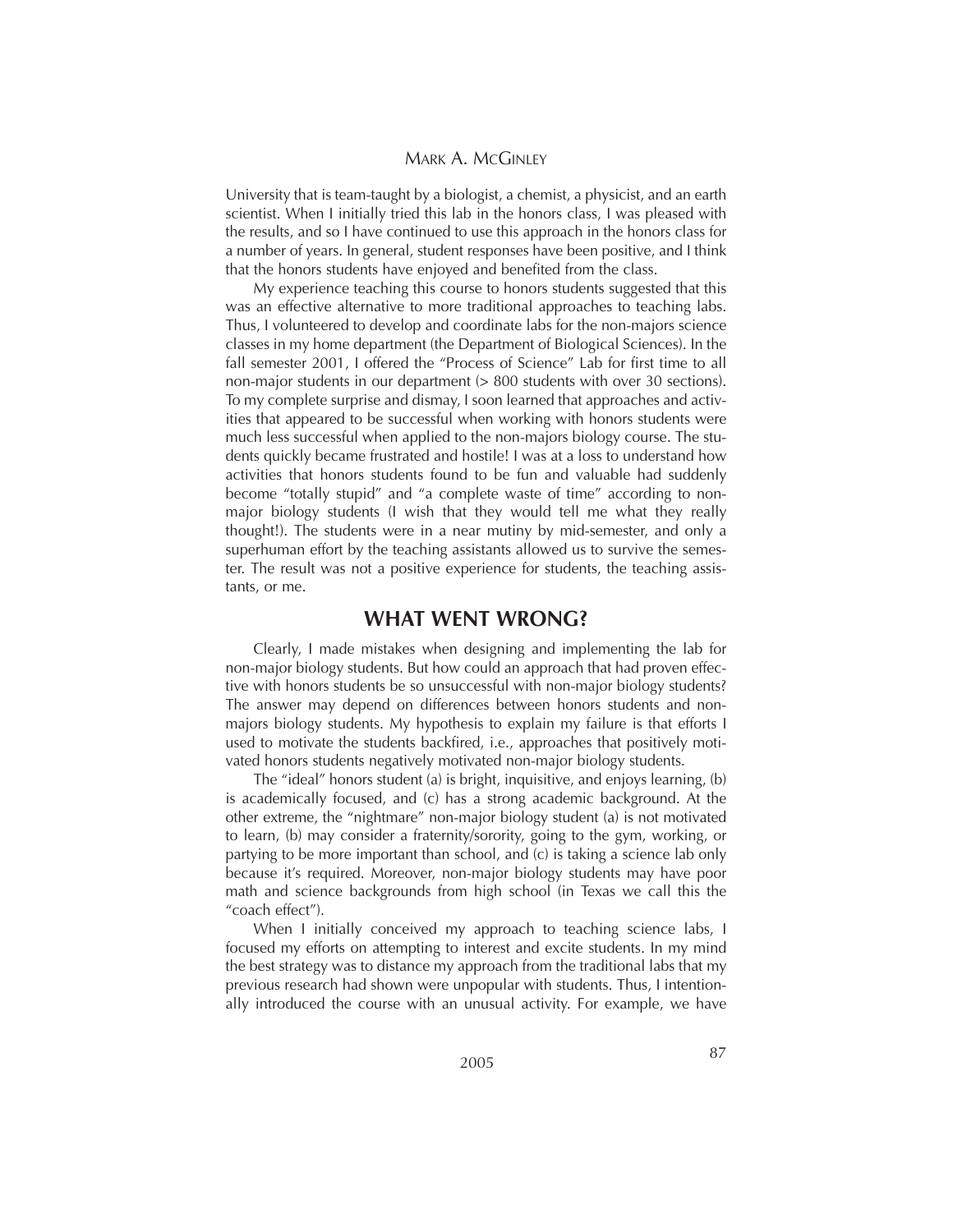examined whether students are able to find water using a dousing rod, whether any students in the class have ESP, or whether they could tell if someone was staring at the back of their neck. My hope was to show students from the very first day that this lab was going to be different from any science experience they had had before.

I followed the introductory lab activity with a lecture about mating behavior and sexual selection, a topic that I have always found to be of interest to students. I wanted to discuss a topic that students found inherently interesting and where science could be extrapolated to everyday life (what is more on the mind of the typical college student than attracting a mate?). Finally, I wanted to introduce a potential topic for students to study in their independent lab activities. This lecture was followed up by a series of non-traditional lab activities designed to excite students' interest in science by allowing them their own way of doing things (i.e., no cookbook labs). During the meat of the course, we spent several weeks discussing hypothesis testing and statistics (including t-test, linear regression, and chi-square test). The lab finished with students designing and conducting their own studies.

When I taught this lab to students in "Honors Integrated Science," it appeared that the honors students understood that I was trying something "different" and they quickly got in the spirit of things. Thus, honors students appeared to be positively motivated by the less-traditional approach. First, they were interested in the material. Second, it appeared that their interest was enhanced by the freedom that was associated with this approach. Third, they appreciated and accepted the challenge of learning new and difficult material (i.e., hypothesis testing and statistics). Finally, most honors students enjoyed designing and conducting their own projects. Because they found the course to be interesting, challenging, and fun the motivation level of these students was very high. Thus, it appears that positive motivation was synergistic. That is, providing the students with a course that was rewarding in a number of new ways resulted in a motivation that was more positive than the sum of its parts.

In contrast, non-major biology students were not positively motivated by the less traditional approach. Rather than accepting the challenge of this approach, the non-major biology students quickly became frustrated. First, they were frustrated by the apparent lack of structure. In science labs in high schools they always had a recipe to follow whereas now they had to come up with their own research project! Second, they were frustrated by the "strangeness" of the subject matter because it was so unlike anything they had ever done before ("when are we going to cover real biology?!"). Third, because they were expecting the lab to be "hands-on," any amount of time spent lecturing in lab was clearly unexpected and thus unacceptable to them. Fourth, they were frustrated by the difficulty of the subject matter ("statistics is math!"; "it's too hard!"). Finally, and most surprising to me, they became frustrated because they didn't understand why they needed to learn any of this ("When am I ever going to use any of this?"). It appeared that frustrating students in so many ways simultaneously resulted in a disastrous negative synergism!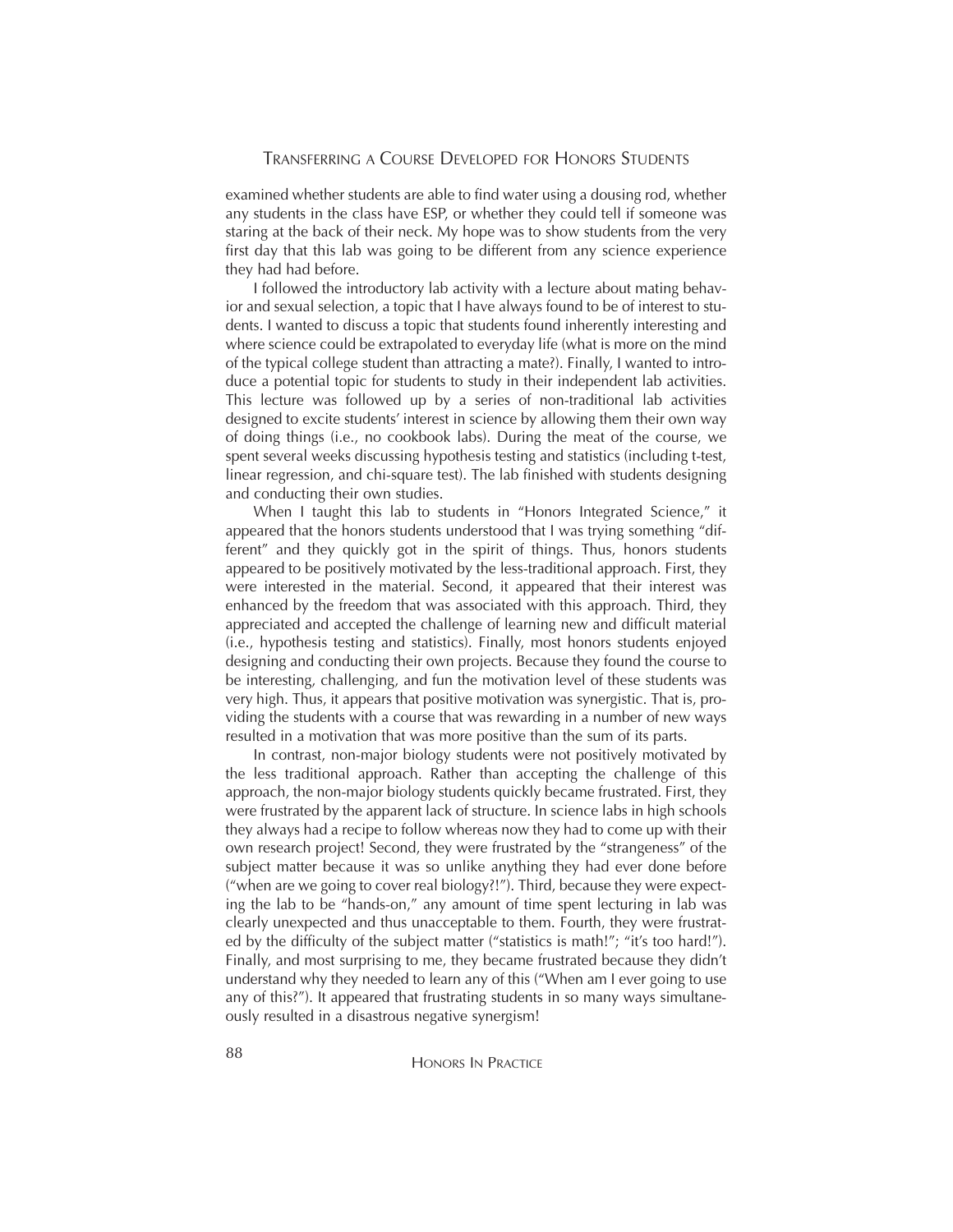Moreover, there appeared to be a threshold level of negative motivation that, when crossed, caused students to become bitter, negative, and irrational (for many students the fact that we were not allowing them to memorize all of the different types of fruits or to dissect an annelid worm was cheating them out of the most relevant and interesting educational experience of their college careers!). Once the threshold level of negativity was crossed, it proved to be difficult to turn the lab around to a positive experience.

#### **IF AT FIRST YOU DON'T SUCCEED, TRY AGAIN**

Thus, it appears that there are differences in the ways that Honors students and non-major biology students were motivated by the activities that I tried. If my hypothesis is true, then I should be able to predict what I need to change to improve the course for the non-major biology students. First, if the frustration level of the students is multiplicative, then I need to avoid frustrating the students in more than one way at a time. Thus, I predict that overall negative motivation will be decreased if I (1) initially increase lab structure to avoid being too "bizarre" early in the semester, (2) decrease the amount of lecture time in class, (3) provide more time for traditional hands-on activity, (4) make sure that students understand the application of the statistics prior to showing them the math behind the stats, and (5) show them how this relates to their life.

I made these changes before using this approach for the second time in the spring semester of 2002. First, to increase the amount of structure in the course and to minimize the amount of lecture time during the lab period, I rewrote my lab manual in a format that required students to read the chapter and answer a series of review questions before coming to lab (McGinley, 2003). We started each lab period by reviewing the material covered in the review questions prior to each student's taking a quiz. Students are required to pass every quiz, so if they fail a quiz they need to retake it at an out-of-lab time. Thus, the amount of lecture time required in class was greatly reduced. Moreover, students came to the lab knowing what they are confused about so that their time in class served to reduce rather than increase their anxiety level.

Second, I tried to avoid being too "bizarre" too early in the semester. Rather than talking about animal mating behavior and how that might relate to human behavior early in the semester, I waited until students were more comfortable with the purpose and the flow of the lab. I also chose to leave out some of my favorite activities because the non-major biology students found them to be too strange and unstructured.

Third, I added more hands-on activities in class. For example, I made sure that they had to measure various things as we learned about sampling and the various statistical tests rather than simply providing them with the necessary data. I myself think of this as being busy work, but it was clearly more satisfying to the non-major biology students.

Fourth, I tried to introduce hypothesis testing and statistics in bite-sized packages. I tried to make sure that they made sure that they understood why we need statistics and how we use statistics prior to showing them the math behind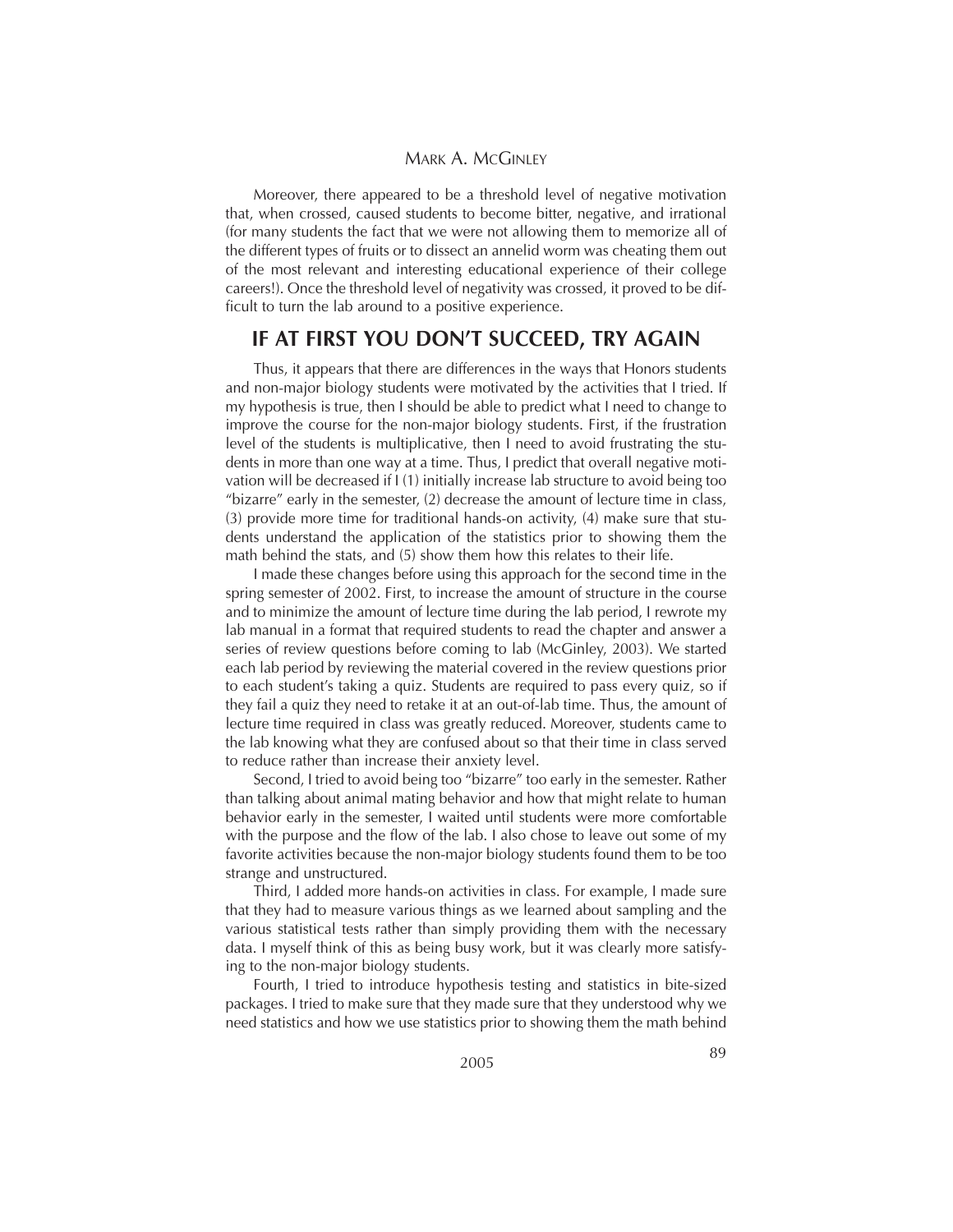the stats. Where possible I tried to show how we could use statistics to help us answer questions in everyday life.

These changes improved the lab experience of the students greatly. Students "enjoyed" the lab more (I actually heard students laughing rather than complaining during the lab periods). Although I don't have the necessary data to quantify this, it appeared that students understood the application of statistics much better than the previous semester. Concepts, such as the null hypothesis, which seemed too difficult for many students to grasp during the first semester, were grasped fairly quickly by students in the second semester. In addition, students were able to conceive, design, conduct, and analyze their own investigations more effectively. Not only did they enjoy these activities more, but I observed an increased level of sophistication in their investigations. Thus, the improvements that occurred in the second semester provided support to my hypothesis that non-major students are motivated differently than honors students.

## **LESSONS LEARNED**

The purpose of this paper is not to convince you that my approach to teaching lab courses is the best or that I have been effective at designing a lab course that meets my objectives. Instead, I would like to discuss some of the lessons that I learned attempting to follow the urgings of the National Collegiate Honors Council to use honors courses as a laboratory to experiment with new ways of teaching courses that, if successful, can serve as models across the curriculum.

- 1. Take care when extrapolating directly from honors classes to other classes across the university. If an honors college admission staff is doings its job, then most students in honors classes should be capable, interested, and motivated. As I have discussed above, techniques that work for motivated, academically gifted students may not be as effective for less motivated, less well-prepared, or less academically gifted students. Thus, we need to be aware background and interest level of students so that we can design each course most appropriately.
- 2. Similarly, we should take care when attempting to apply courses that we have developed with the traditional student body to honors students. Honors students may be stimulated by levels of challenge and innovation that make regular students uncomfortable. Thus, teaching courses that are effective for non-honors students may fail to challenge and motivate honors students, and causing them to learn much less than they could. We may be able to go at a faster pace, in more detail, and with less structure. Teaching "traditional" courses to honors students may be limiting the educational opportunities that we could offer them.
- 3. Classroom dynamics may be different in honors courses than in traditional classes. Because the proportion of inherently motivated students should be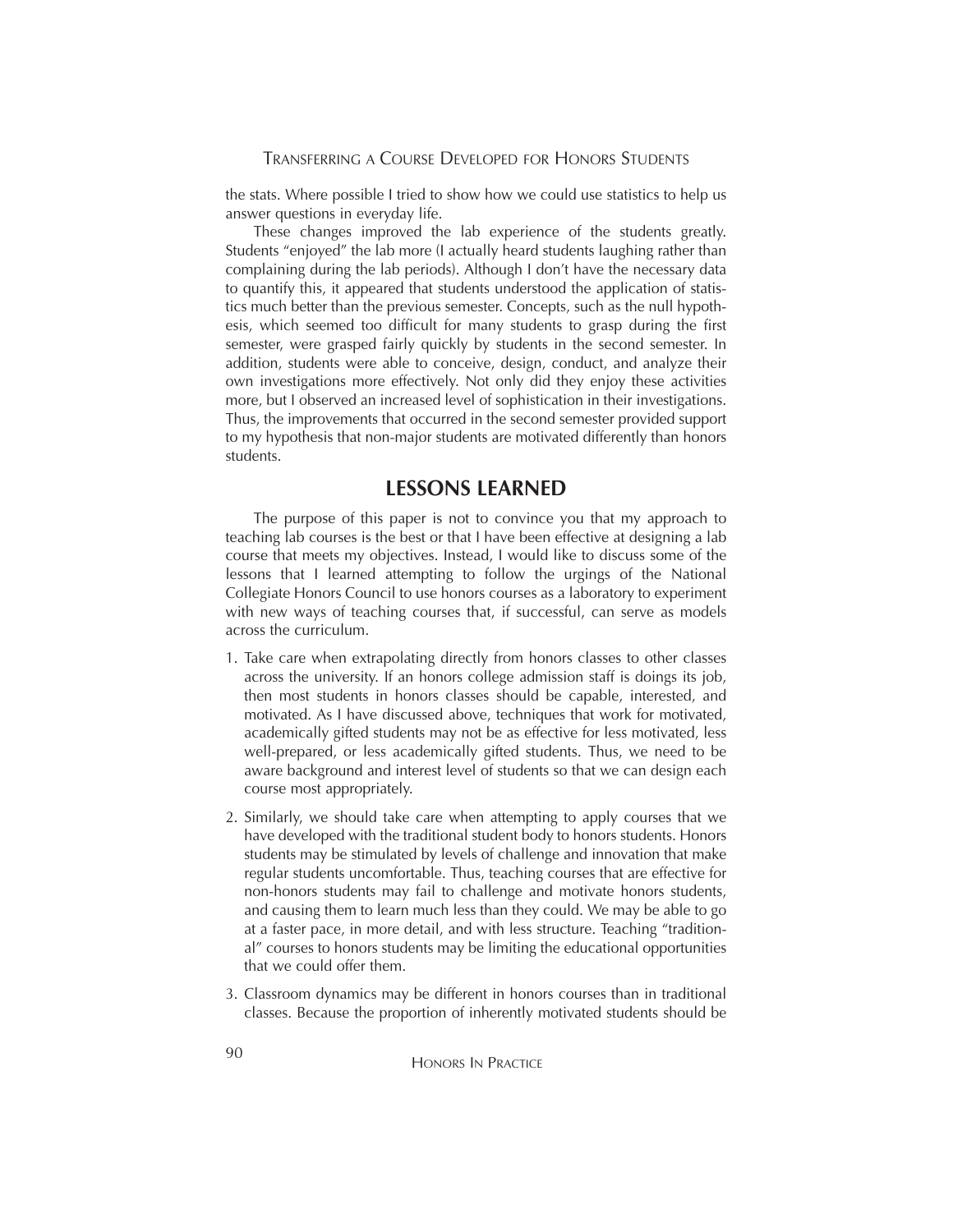higher in honors classes than in traditional classes, I have found that a few unhappy students in a group of generally happy students have little effect on the overall attitude in an honors class. Because the failure to motivate all students in a class does not bring the entire course down, instructors can design the course to motivate students at the top end.

However, the presence of a few unhappy students in a group of neutral or negatively motivated traditional students may have a strong negative effect on the overall attitude of the class. Our experience suggests that a few vocal unhappy students can quickly incite the neutral students to move to the dark side (as we observed in the great "WE MUST DISSECT FETAL PIGS!!" riot of fall 2001). Thus, when teaching a course for non-science majors the instructor might want to pay more attention to the lower end of the distribution in an attempt to reduce the proportion of unhappy students who can have a large effect on the overall experience of their classmates.

#### **CONCLUSION**

I consider myself to be a good teacher, but I was caught totally off guard by the response of non-major biology students to the lab I had taught successfully in the Honors College. I was disappointed, disillusioned, and depressed throughout the semester. Fortunately, the past success that I had had with the honors students kept me thinking that there was something to this new lab approach, so I kept on trying. Thus, my experience in the Honors College motivated me to continue when I otherwise might have given up.

We need to be willing to experiment. Unfortunately, if we are going to experiment, then we have to be willing to fail (and from experience I can assure you that failure is no fun). What we learn from our failures will allow us to develop better courses. However, don't forget that sometimes your experiments might succeed and allow you to improve the education of all students across the university!

#### **REFERENCE**

McGinley, M.A. 2003. *The Process of Science*. Kendall/Hunt Publishing Company. Dubuque, Iowa.

\_\_\_\_\_\_\_\_\_\_\_\_\_\_\_\_\_\_\_\_\_\_\_\_\_\_\_\_\_ The author may be contacted at

mark.mcginley@ttu.edu